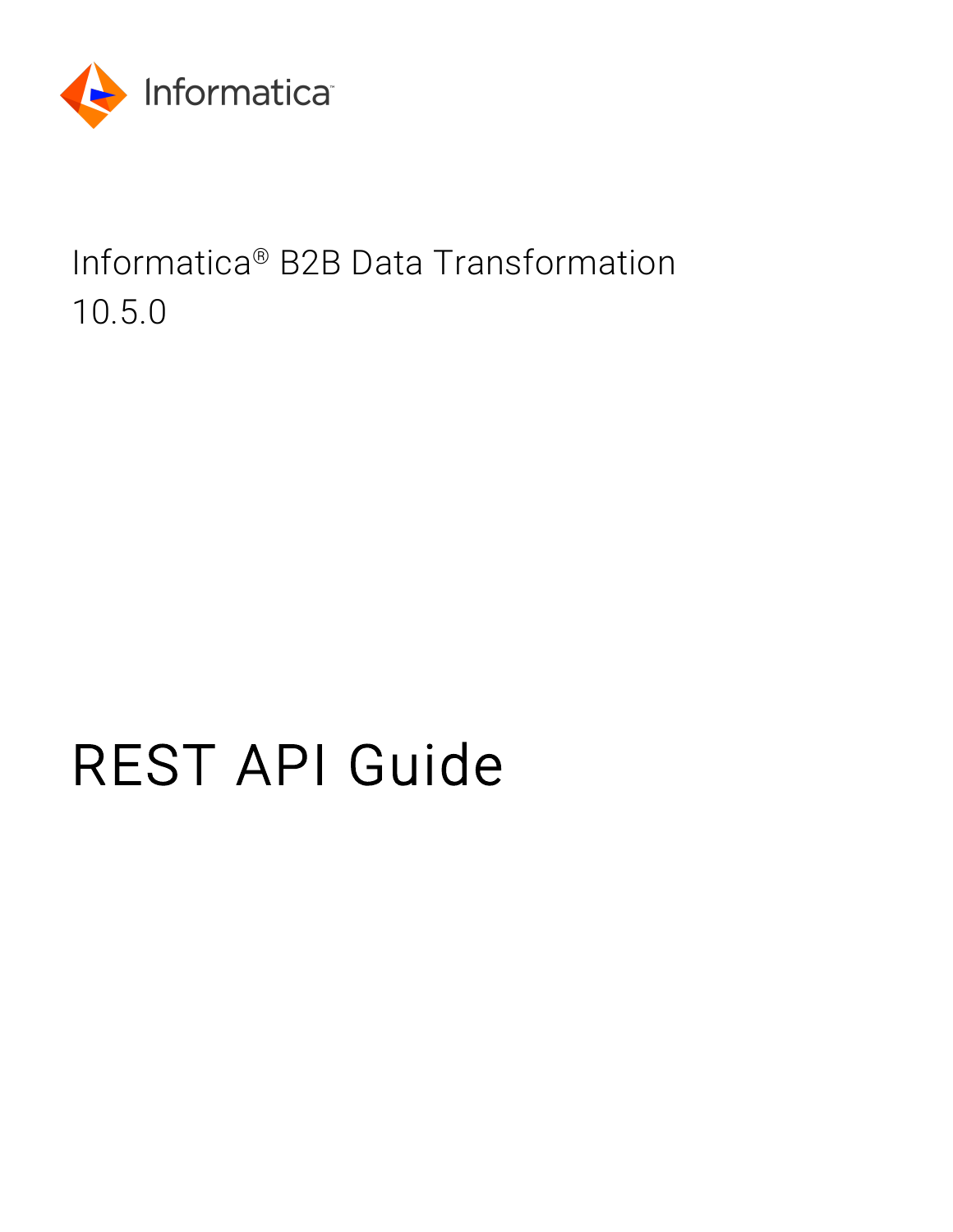Informatica B2B Data Transformation REST API Guide 10.5.0 March 2021

© Copyright Informatica LLC 2016, 2021

This software and documentation contain proprietary information of Informatica LLC and are provided under a license agreement containing restrictions on use and disclosure and are also protected by copyright law. Reverse engineering of the software is prohibited. No part of this document may be reproduced or transmitted in any form, by any means (electronic, photocopying, recording or otherwise) without prior consent of Informatica LLC. This Software may be protected by U.S. and/or international Patents and other Patents Pending.

Use, duplication, or disclosure of the Software by the U.S. Government is subject to the restrictions set forth in the applicable software license agreement and as provided in DFARS 227.7202-1(a) and 227.7702-3(a) (1995), DFARS 252.227-7013©(1)(ii) (OCT 1988), FAR 12.212(a) (1995), FAR 52.227-19, or FAR 52.227-14 (ALT III), as applicable.

The information in this product or documentation is subject to change without notice. If you find any problems in this product or documentation, please report them to us in writing.

Informatica, Informatica Platform, Informatica Data Services, PowerCenter, PowerCenterRT, PowerCenter Connect, PowerCenter Data Analyzer, PowerExchange, PowerMart, Metadata Manager, Informatica Data Quality, Informatica Data Explorer, Informatica B2B Data Transformation, Informatica B2B Data Exchange Informatica On Demand, Informatica Identity Resolution, Informatica Application Information Lifecycle Management, Informatica Complex Event Processing, Ultra Messaging, Informatica Master Data Management, and Live Data Map are trademarks or registered trademarks of Informatica LLC in the United States and in jurisdictions throughout the world. All other company and product names may be trade names or trademarks of their respective owners.

Portions of this software and/or documentation are subject to copyright held by third parties, including without limitation: Copyright DataDirect Technologies. All rights reserved. Copyright © Sun Microsystems. All rights reserved. Copyright © RSA Security Inc. All Rights Reserved. Copyright © Ordinal Technology Corp. All rights reserved. Copyright © Aandacht c.v. All rights reserved. Copyright Genivia, Inc. All rights reserved. Copyright Isomorphic Software. All rights reserved. Copyright © Meta Integration Technology, Inc. All rights reserved. Copyright © Intalio. All rights reserved. Copyright © Oracle. All rights reserved. Copyright © Adobe Systems Incorporated. All rights reserved. Copyright © DataArt, Inc. All rights reserved. Copyright © ComponentSource. All rights reserved. Copyright © Microsoft Corporation. All rights<br>reserved. Copyright © Rogue Wave Software, Inc. All rights Copyright © Glyph & Cog, LLC. All rights reserved. Copyright © Thinkmap, Inc. All rights reserved. Copyright © Clearpace Software Limited. All rights reserved. Copyright © Information Builders, Inc. All rights reserved. Copyright © OSS Nokalva, Inc. All rights reserved. Copyright Edifecs, Inc. All rights reserved. Copyright Cleo Communications, Inc. All rights reserved. Copyright © International Organization for Standardization 1986. All rights reserved. Copyright © ej-technologies GmbH. All rights reserved. Copyright © Jaspersoft Corporation. All rights reserved. Copyright © International Business Machines Corporation. All rights reserved. Copyright © yWorks GmbH. All rights reserved. Copyright © Lucent Technologies. All rights reserved. Copyright © University of Toronto. All rights reserved. Copyright © Daniel Veillard. All rights reserved. Copyright © Unicode, Inc. Copyright IBM Corp. All rights reserved. Copyright © MicroQuill Software Publishing, Inc. All rights reserved. Copyright © PassMark Software Pty Ltd. All rights reserved. Copyright © LogiXML, Inc. All rights reserved. Copyright © 2003-2010 Lorenzi Davide, All rights reserved. Copyright © Red Hat, Inc. All rights reserved. Copyright © The Board of Trustees of the Leland Stanford Junior University. All rights reserved. Copyright © EMC Corporation. All rights reserved. Copyright © Flexera Software. All rights reserved. Copyright © Jinfonet Software. All rights reserved. Copyright © Apple Inc. All rights reserved. Copyright © Telerik Inc. All rights reserved. Copyright © BEA Systems. All rights reserved. Copyright © PDFlib GmbH. All rights reserved. Copyright © Orientation in Objects GmbH. All rights reserved. Copyright © Tanuki Software, Ltd. All rights reserved. Copyright © Ricebridge. All rights reserved. Copyright © Sencha, Inc. All rights reserved. Copyright © Scalable Systems, Inc. All rights reserved. Copyright © jQWidgets. All rights reserved. Copyright © Tableau Software, Inc. All rights reserved. Copyright© MaxMind, Inc. All Rights Reserved. Copyright © TMate Software s.r.o. All rights reserved. Copyright © MapR Technologies Inc. All rights reserved. Copyright © Amazon Corporate LLC. All rights reserved. Copyright © Highsoft. All rights reserved. Copyright © Python Software Foundation. All rights reserved. Copyright © BeOpen.com. All rights reserved. Copyright © CNRI. All rights reserved.

This product includes software developed by the Apache Software Foundation (http://www.apache.org/), and/or other software which is licensed under various versions of the Apache License (the "License"). You may obtain a copy of these Licenses at http://www.apache.org/licenses/. Unless required by applicable law or agreed to in writing, software distributed under these Licenses is distributed on an "AS IS" BASIS, WITHOUT WARRANTIES OR CONDITIONS OF ANY KIND, either express or implied. See the Licenses for the specific language governing permissions and limitations under the Licenses.

This product includes software which was developed by Mozilla (http://www.mozilla.org/), software copyright The JBoss Group, LLC, all rights reserved; software<br>copyright © 1999-2006 by Bruno Lowagie and Paulo Soares and ot Agreement, which may be found at http:// www.gnu.org/licenses/lgpl.html. The materials are provided free of charge by Informatica, "as-is", without warranty of any kind, either express or implied, including but not limited to the implied warranties of merchantability and fitness for a particular purpose.

The product includes ACE(TM) and TAO(TM) software copyrighted by Douglas C. Schmidt and his research group at Washington University, University of California, Irvine, and Vanderbilt University, Copyright (©) 1993-2006, all rights reserved.

This product includes software developed by the OpenSSL Project for use in the OpenSSL Toolkit (copyright The OpenSSL Project. All Rights Reserved) and redistribution of this software is subject to terms available at http://www.openssl.org and http://www.openssl.org/source/license.html.

This product includes Curl software which is Copyright 1996-2013, Daniel Stenberg, <daniel@haxx.se>. All Rights Reserved. Permissions and limitations regarding this software are subject to terms available at http://curl.haxx.se/docs/copyright.html. Permission to use, copy, modify, and distribute this software for any purpose with or without fee is hereby granted, provided that the above copyright notice and this permission notice appear in all copies.

The product includes software copyright 2001-2005 (©) MetaStuff, Ltd. All Rights Reserved. Permissions and limitations regarding this software are subject to terms available at http://www.dom4j.org/ license.html.

The product includes software copyright © 2004-2007, The Dojo Foundation. All Rights Reserved. Permissions and limitations regarding this software are subject to terms available at http://dojotoolkit.org/license.

This product includes ICU software which is copyright International Business Machines Corporation and others. All rights reserved. Permissions and limitations regarding this software are subject to terms available at http://source.icu-project.org/repos/icu/icu/trunk/license.html.

This product includes software copyright © 1996-2006 Per Bothner. All rights reserved. Your right to use such materials is set forth in the license which may be found at http:// www.gnu.org/software/ kawa/Software-License.html.

This product includes OSSP UUID software which is Copyright © 2002 Ralf S. Engelschall, Copyright © 2002 The OSSP Project Copyright © 2002 Cable & Wireless Deutschland. Permissions and limitations regarding this software are subject to terms available at http://www.opensource.org/licenses/mit-license.php.

This product includes software developed by Boost (http://www.boost.org/) or under the Boost software license. Permissions and limitations regarding this software are subject to terms available at http:/ /www.boost.org/LICENSE\_1\_0.txt.

This product includes software copyright © 1997-2007 University of Cambridge. Permissions and limitations regarding this software are subject to terms available at http:// www.pcre.org/license.txt.

This product includes software copyright © 2007 The Eclipse Foundation. All Rights Reserved. Permissions and limitations regarding this software are subject to terms available at http:// www.eclipse.org/org/documents/epl-v10.php and at http://www.eclipse.org/org/documents/edl-v10.php.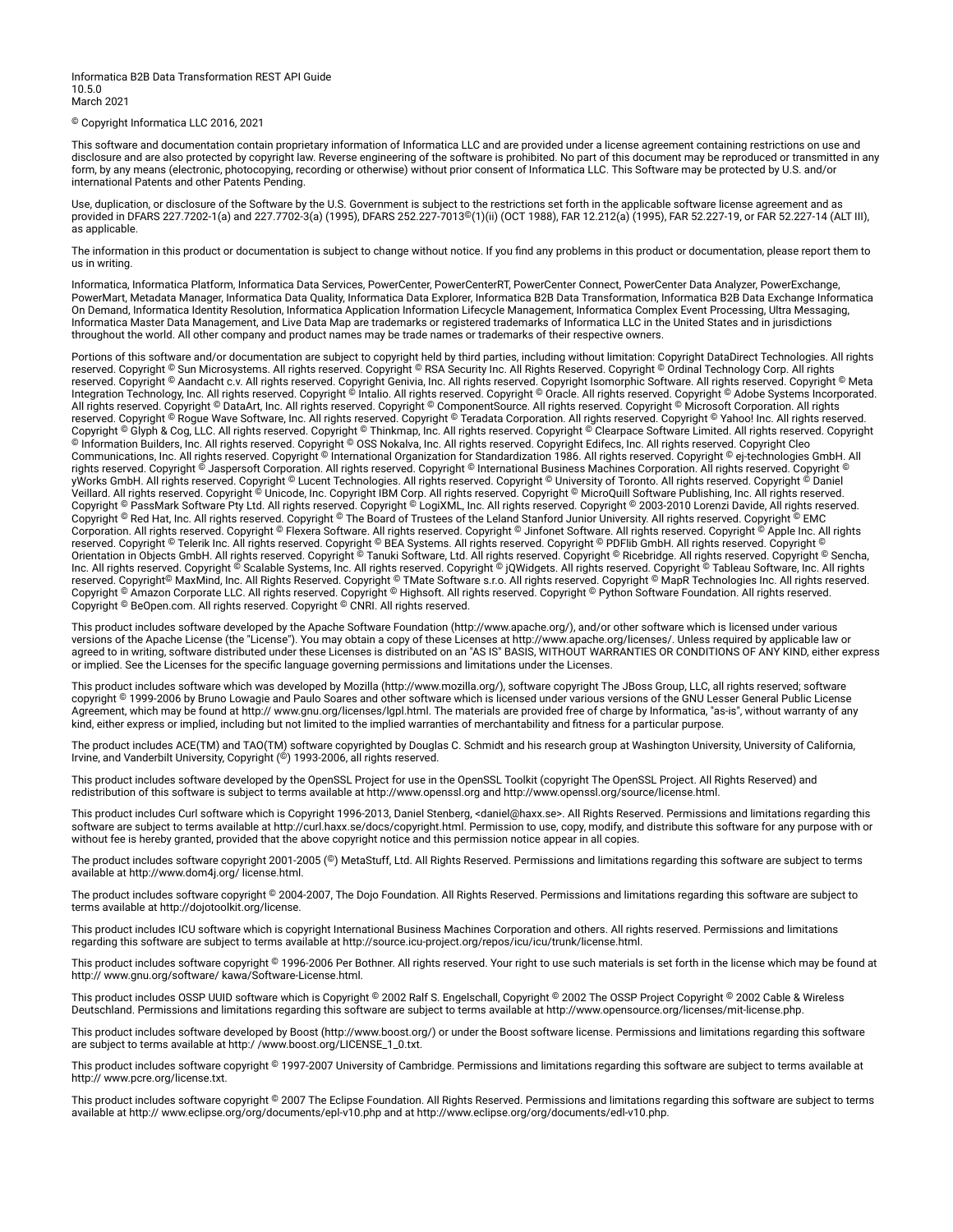This product includes software licensed under the terms at http://www.tcl.tk/software/tcltk/license.html, http://www.bosrup.com/web/overlib/?License, http:// www.stlport.org/doc/ license.html, http://asm.ow2.org/license.html, http://www.cryptix.org/LICENSE.TXT, http://hsqldb.org/web/hsqlLicense.html, http:// httpunit.sourceforge.net/doc/ license.html, http://jung.sourceforge.net/license.txt , http://www.gzip.org/zlib/zlib\_license.html, http://www.openldap.org/software/ release/license.html, http://www.libssh2.org, http://slf4j.org/license.html, http://www.sente.ch/software/OpenSourceLicense.html, http://fusesource.com/downloads/ license-agreements/fuse-message-broker-v-5-3- license-agreement; http://antlr.org/license.html; http://aopalliance.sourceforge.net/; http://www.bouncycastle.org/ licence.html; http://www.jgraph.com/jgraphdownload.html; http://www.jcraft.com/jsch/LICENSE.txt; http://jotm.objectweb.org/bsd\_license.html; . http://www.w3.org/ Consortium/Legal/2002/copyright-software-20021231; http://www.slf4j.org/license.html; http://nanoxml.sourceforge.net/orig/copyright.html; http://www.json.org/ license.html; http://forge.ow2.org/projects/javaservice/, http://www.postgresql.org/about/licence.html, http://www.sqlite.org/copyright.html, http://www.tcl.tk/ software/tcltk/license.html, http://www.jaxen.org/faq.html, http://www.jdom.org/docs/faq.html, http://www.slf4j.org/license.html; http://www.iodbc.org/dataspace/ iodbc/wiki/iODBC/License; http://www.keplerproject.org/md5/license.html; http://www.toedter.com/en/jcalendar/license.html; http://www.edankert.com/bounce/ index.html; http://www.net-snmp.org/about/license.html; http://www.openmdx.org/#FAQ; http://www.php.net/license/3\_01.txt; http://srp.stanford.edu/license.txt; http://www.schneier.com/blowfish.html; http://www.jmock.org/license.html; http://xsom.java.net; http://benalman.com/about/license/; https://github.com/CreateJS/ EaselJS/blob/master/src/easeljs/display/Bitmap.js; http://www.h2database.com/html/license.html#summary; http://jsoncpp.sourceforge.net/LICENSE; http:// jdbc.postgresql.org/license.html; http://protobuf.googlecode.com/svn/trunk/src/google/protobuf/descriptor.proto; https://github.com/rantav/hector/blob/master/ LICENSE; http://web.mit.edu/Kerberos/krb5-current/doc/mitK5license.html; http://jibx.sourceforge.net/jibx-license.html; https://github.com/lyokato/libgeohash/blob/ master/LICENSE; https://github.com/hjiang/jsonxx/blob/master/LICENSE; https://code.google.com/p/lz4/; https://github.com/jedisct1/libsodium/blob/master/ LICENSE; http://one-jar.sourceforge.net/index.php?page=documents&file=license; https://github.com/EsotericSoftware/kryo/blob/master/license.txt; http://www.scalalang.org/license.html; https://github.com/tinkerpop/blueprints/blob/master/LICENSE.txt; http://gee.cs.oswego.edu/dl/classes/EDU/oswego/cs/dl/util/concurrent/ intro.html; https://aws.amazon.com/asl/; https://github.com/twbs/bootstrap/blob/master/LICENSE; https://sourceforge.net/p/xmlunit/code/HEAD/tree/trunk/ LICENSE.txt; https://github.com/documentcloud/underscore-contrib/blob/master/LICENSE, and https://github.com/apache/hbase/blob/master/LICENSE.txt.

This product includes software licensed under the Academic Free License (http://www.opensource.org/licenses/afl-3.0.php), the Common Development and Distribution License (http://www.opensource.org/licenses/cddl1.php) the Common Public License (http://www.opensource.org/licenses/cpl1.0.php), the Sun Binary Code License Agreement Supplemental License Terms, the BSD License (http:// www.opensource.org/licenses/bsd-license.php), the new BSD License (http:// opensource.org/licenses/BSD-3-Clause), the MIT License (http://www.opensource.org/licenses/mit-license.php), the Artistic License (http://www.opensource.org/ licenses/artistic-license-1.0) and the Initial Developer's Public License Version 1.0 (http://www.firebirdsql.org/en/initial-developer-s-public-license-version-1-0/).

This product includes software copyright © 2003-2006 Joe Walnes, 2006-2007 XStream Committers. All rights reserved. Permissions and limitations regarding this software are subject to terms available at http://xstream.codehaus.org/license.html. This product includes software developed by the Indiana University Extreme! Lab. For further information please visit http://www.extreme.indiana.edu/.

This product includes software Copyright (c) 2013 Frank Balluffi and Markus Moeller. All rights reserved. Permissions and limitations regarding this software are subject to terms of the MIT license.

#### See patents at<https://www.informatica.com/legal/patents.html>.

DISCLAIMER: Informatica LLC provides this documentation "as is" without warranty of any kind, either express or implied, including, but not limited to, the implied warranties of noninfringement, merchantability, or use for a particular purpose. Informatica LLC does not warrant that this software or documentation is error free. The information provided in this software or documentation may include technical inaccuracies or typographical errors. The information in this software and documentation is subject to change at any time without notice.

#### **NOTICES**

This Informatica product (the "Software") includes certain drivers (the "DataDirect Drivers") from DataDirect Technologies, an operating company of Progress Software Corporation ("DataDirect") which are subject to the following terms and conditions:

- 1. THE DATADIRECT DRIVERS ARE PROVIDED "AS IS" WITHOUT WARRANTY OF ANY KIND, EITHER EXPRESSED OR IMPLIED, INCLUDING BUT NOT LIMITED TO, THE IMPLIED WARRANTIES OF MERCHANTABILITY, FITNESS FOR A PARTICULAR PURPOSE AND NON-INFRINGEMENT.
- 2. IN NO EVENT WILL DATADIRECT OR ITS THIRD PARTY SUPPLIERS BE LIABLE TO THE END-USER CUSTOMER FOR ANY DIRECT, INDIRECT, INCIDENTAL, SPECIAL, CONSEQUENTIAL OR OTHER DAMAGES ARISING OUT OF THE USE OF THE ODBC DRIVERS, WHETHER OR NOT INFORMED OF THE POSSIBILITIES OF DAMAGES IN ADVANCE. THESE LIMITATIONS APPLY TO ALL CAUSES OF ACTION, INCLUDING, WITHOUT LIMITATION, BREACH OF CONTRACT, BREACH OF WARRANTY, NEGLIGENCE, STRICT LIABILITY, MISREPRESENTATION AND OTHER TORTS.

Publication Date: 2021-03-18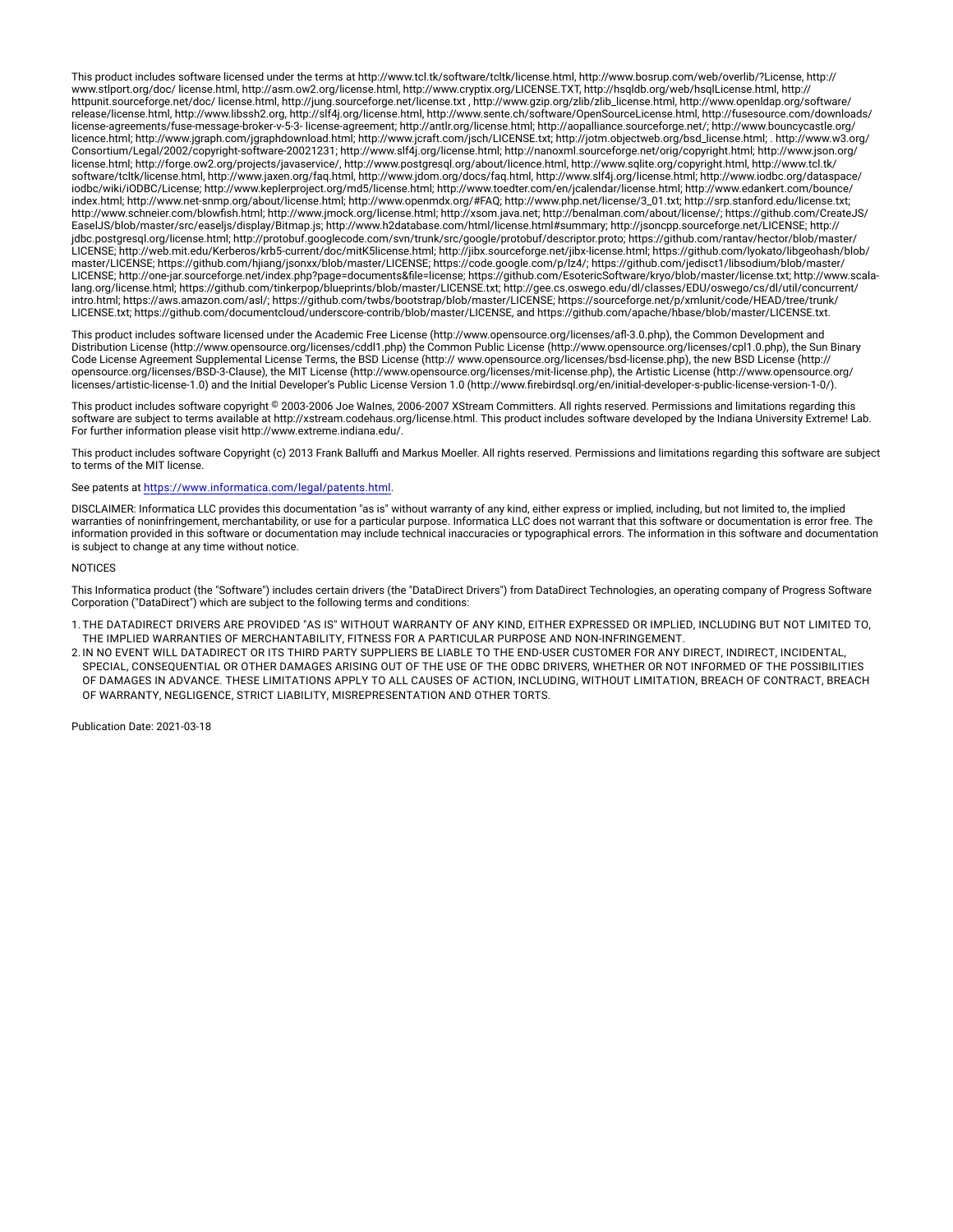## Table of Contents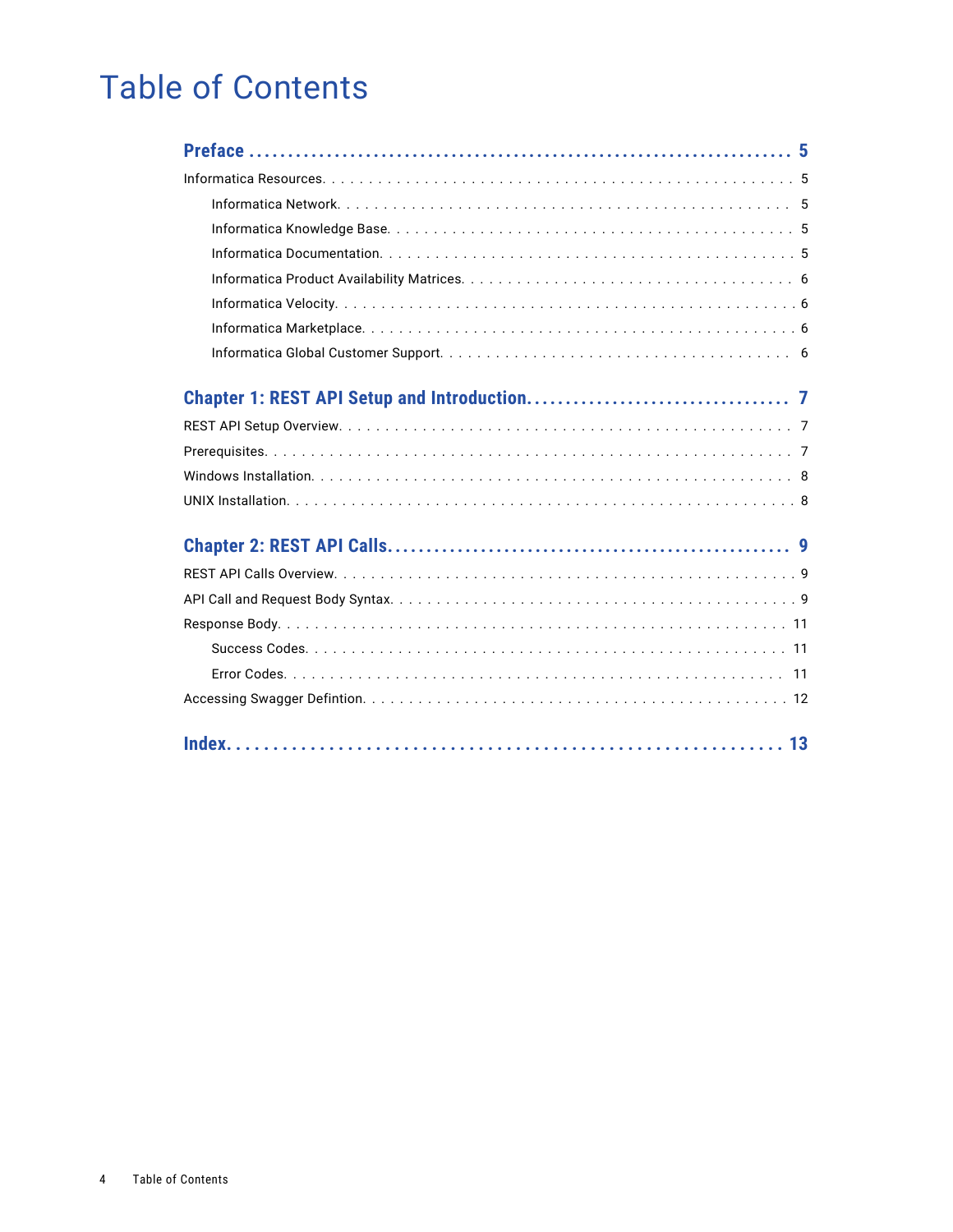## <span id="page-4-0"></span>Preface

Use the *Data Transformation REST API User Guide* to learn how to call and run Data Transformation services using the Data Transformation REST API.

The Guide is written for developers that design and implement transformations. It assumes that you have a basic knowledge of how to use Data Transformation. It also assumes that you understand JSON and API programming techniques.

## Informatica Resources

Informatica provides you with a range of product resources through the Informatica Network and other online portals. Use the resources to get the most from your Informatica products and solutions and to learn from other Informatica users and subject matter experts.

#### Informatica Network

The Informatica Network is the gateway to many resources, including the Informatica Knowledge Base and Informatica Global Customer Support. To enter the Informatica Network, visit [https://network.informatica.com.](https://network.informatica.com)

As an Informatica Network member, you have the following options:

- **•** Search the Knowledge Base for product resources.
- **•** View product availability information.
- **•** Create and review your support cases.
- **•** Find your local Informatica User Group Network and collaborate with your peers.

#### Informatica Knowledge Base

Use the Informatica Knowledge Base to find product resources such as how-to articles, best practices, video tutorials, and answers to frequently asked questions.

To search the Knowledge Base, visit [https://search.informatica.com.](http://search.informatica.com) If you have questions, comments, or ideas about the Knowledge Base, contact the Informatica Knowledge Base team at [KB\\_Feedback@informatica.com.](mailto:KB_Feedback@informatica.com)

#### Informatica Documentation

Use the Informatica Documentation Portal to explore an extensive library of documentation for current and recent product releases. To explore the Documentation Portal, visit <https://docs.informatica.com>.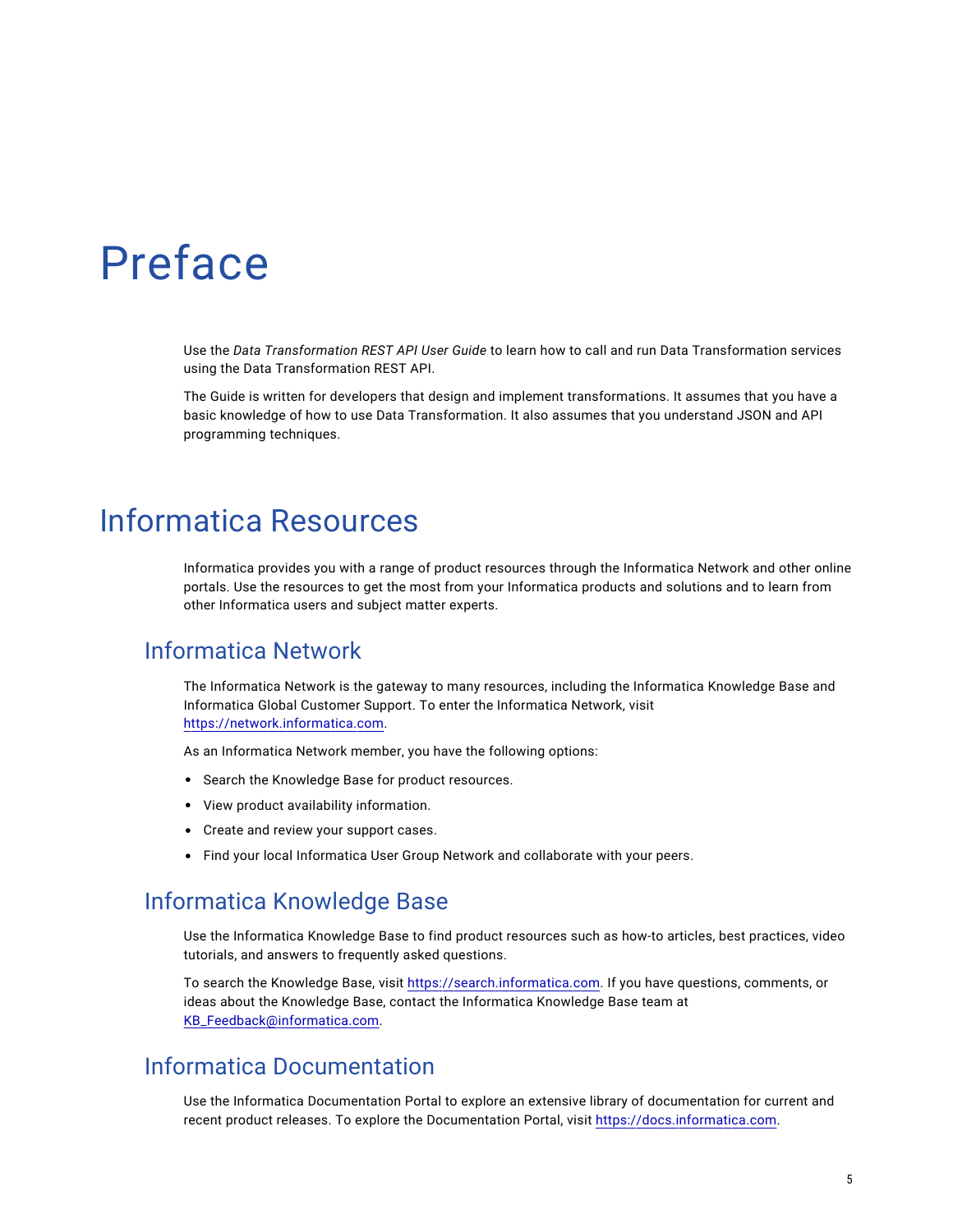<span id="page-5-0"></span>If you have questions, comments, or ideas about the product documentation, contact the Informatica Documentation team at [infa\\_documentation@informatica.com.](mailto:infa_documentation@informatica.com)

#### Informatica Product Availability Matrices

Product Availability Matrices (PAMs) indicate the versions of the operating systems, databases, and types of data sources and targets that a product release supports. You can browse the Informatica PAMs at [https://network.informatica.com/community/informatica-network/product-availability-matrices.](https://network.informatica.com/community/informatica-network/product-availability-matrices)

#### Informatica Velocity

Informatica Velocity is a collection of tips and best practices developed by Informatica Professional Services and based on real-world experiences from hundreds of data management projects. Informatica Velocity represents the collective knowledge of Informatica consultants who work with organizations around the world to plan, develop, deploy, and maintain successful data management solutions.

You can find Informatica Velocity resources at<http://velocity.informatica.com>. If you have questions, comments, or ideas about Informatica Velocity, contact Informatica Professional Services at [ips@informatica.com](mailto:ips@informatica.com).

#### Informatica Marketplace

The Informatica Marketplace is a forum where you can find solutions that extend and enhance your Informatica implementations. Leverage any of the hundreds of solutions from Informatica developers and partners on the Marketplace to improve your productivity and speed up time to implementation on your projects. You can find the Informatica Marketplace at [https://marketplace.informatica.com.](https://marketplace.informatica.com)

#### Informatica Global Customer Support

You can contact a Global Support Center by telephone or through the Informatica Network.

To find your local Informatica Global Customer Support telephone number, visit the Informatica website at the following link:

<https://www.informatica.com/services-and-training/customer-success-services/contact-us.html>.

To find online support resources on the Informatica Network, visit [https://network.informatica.com](http://network.informatica.com) and select the eSupport option.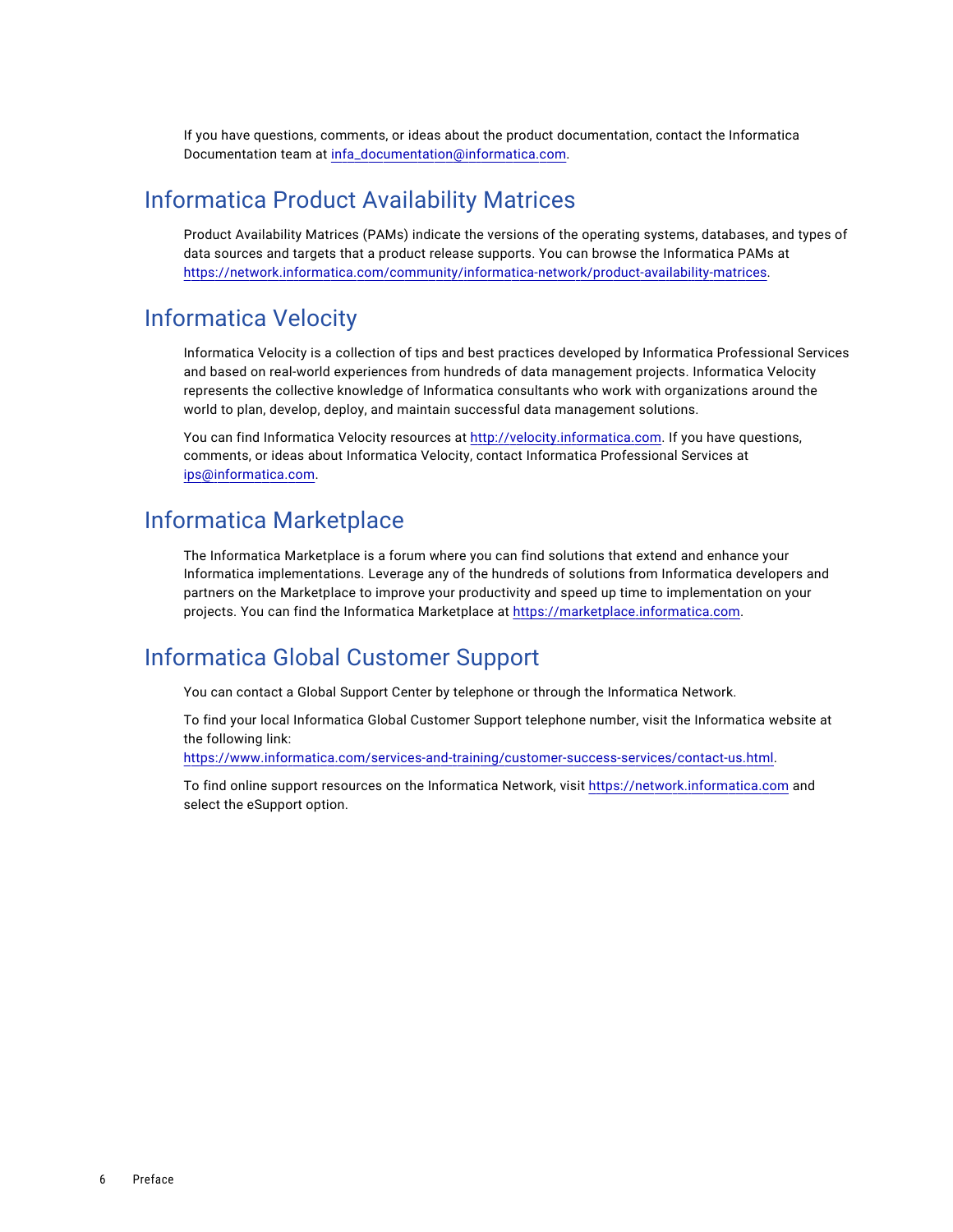## <span id="page-6-0"></span>CHAPTER 1

# REST API Setup and Introduction

This chapter includes the following topics:

- **•** REST API Setup Overview, 7
- **•** Prerequisites, 7
- **•** Windows [Installation,](#page-7-0) 8
- **•** UNIX [Installation,](#page-7-0) 8

## REST API Setup Overview

An application can call the Data Transformation REST API to run a Data Transformation service.

Install the REST API on the same machine with a ServiceDB directory that contains the services that you want to run.

### **Prerequisites**

Before you set up the REST API, verify that your machine meets the following prerequisites:

- **•** Informatica Data Transformation
- **•** 64-bit Tomcat with 64-bit Java
- Go to INFA\_HOME/DataTransformation/setupTests\DTRestApi\DTRestApi-withoutDependencies.zip and unzip DTRestApi-withoutDependencies.zip.
- Make sure you have Maven installed (latest version 3.6.3) and JAVA installed. You can use the JAVA\_HOME of Informatica Server.
- **•** On Windows: Run the createFullwar.bat file.
- **•** On UNIX: Run the commands specified in the createFullwar.bat file.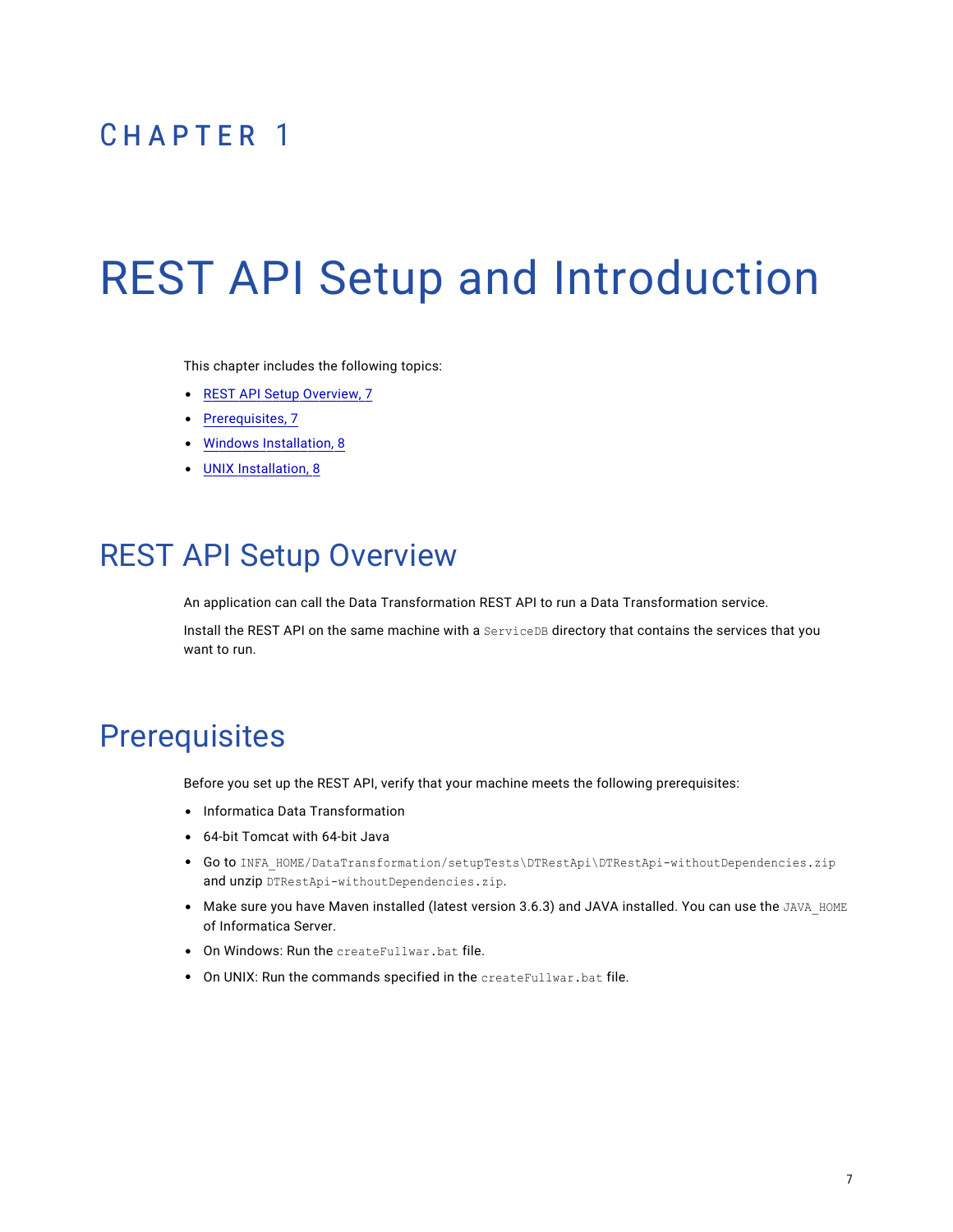## <span id="page-7-0"></span>Windows Installation

To set up the REST API in Windows, perform the following steps:

- 1. Copy the Data Transformation CDELicense.cfg license file to the following location: <Data Transformation installation directory>.
- 2. Copy the DTRestAPI.war file to the following location: <tomcat installation directory>\webapps.
- 3. Perform the following actions to edit the Catalina.bat file in the  $\triangle$ tomcat installation directory> \bin:
	- a. Set IFCONTENTMASTER HOME to the path for the following location: <Data Transformation installation directory>.
	- b. Prepend PATH with <Data Transformation installation>\bin;%PATH%.
	- c. Prepend CLASSPATH with <Data Transformation installation>\api\lib\CM\_JavaAPI.jar.
- 4. Go to the following location: <tomcat directory>\bin. Run or start Catalina.bat. Type one of the following commands:
	- **•** catalina.bat run
	- **•** catalina.bat start
- 5. Copy the Data Transformation services to run with a REST API call to the following location: Service Database directory.

## UNIX Installation

To set up the REST API in UNIX, perform the following steps:

- 1. Copy the Data Transformation CDELicense.cfg license file to the following location: <Data Transformation installation directory>. Make sure the license has unlimited CPU.
- 2. Copy the DTRestAPI.war file to the following location: <tomcat installation directory>/webapps.
- 3. In the Data Transformation setEnv.sh file, define the source.
- 4. Perform the following actions to edit the Catalina.bat file in the <tomcat installation directory>/bin:
	- a. Set IFCONTENTMASTER HOME to the path for the following location: <Data Transformation installation directory>.
	- b. Prepend PATH with <Data Transformation installation>/bin;%PATH%.
	- Prepend CLASSPATH with <Data Transformation installation>/api/lib/CM\_JavaAPI.jar.
- 5. Go to the following location:  $\langle$ tomcat directory>/bin. In the command line run the following commands:

```
goto <Data Transformation installation>
run setEnv.sh
```
Then type:

- **•** catalina.sh run
- **•** catalina.sh start
- 6. Copy the Data Transformation services to run with a REST API call to the following location: Service Database directory.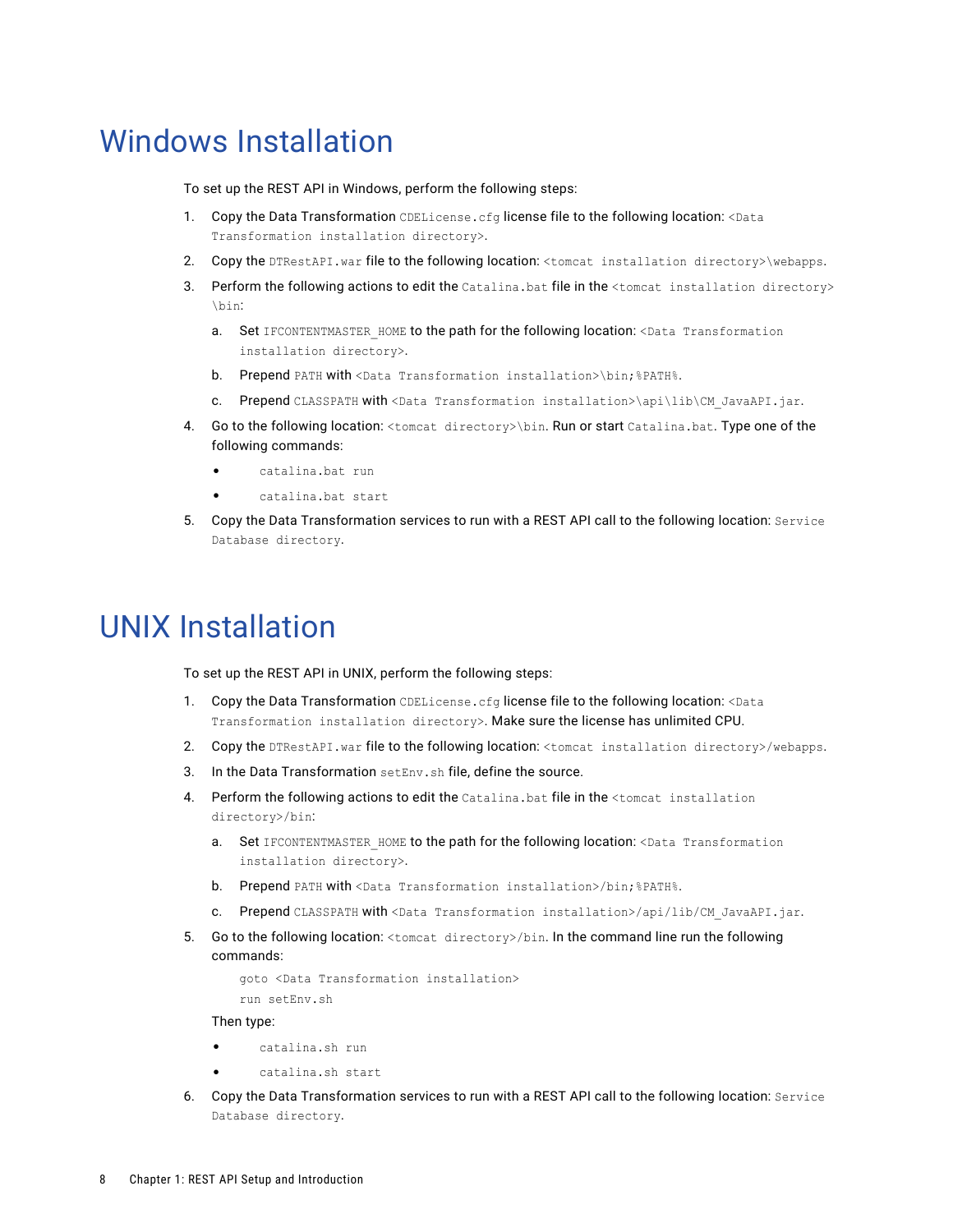## <span id="page-8-0"></span> $CHAPTER$  2

# REST API Calls

This chapter includes the following topics:

- **•** REST API Calls Overview, 9
- **•** API Call and Request Body Syntax, 9
- **•** [Response](#page-10-0) Body, 11
- **•** [Accessing](#page-11-0) Swagger Defintion, 12

### REST API Calls Overview

An application can call the Data Transformation REST API to run a Data Transformation service. Use the REST API to do the following tasks:

- **•** Define the service to run.
- **•** Define the input type, such as a file or buffer.
- **•** Define the output type, such as a file or buffer.
- **•** Define additional input or output.
- **•** Define service parameters.
- **•** Run the service.

You can run a Parser, Serializer, XMap, or Mapper service with the REST API.

For the Swagger definition of the REST API, see ["Accessing](#page-11-0) Swagger Defintion" on page 12.

## API Call and Request Body Syntax

Use a REST API call to run a Data Transformation service.

Use the following URL for the REST API call, where <Service\_Name> is the name of the Data Transformation service that the API runs:

http://localhost:8080/DTRestApi/informatica/dt/transform/v0.1/<Service\_Name>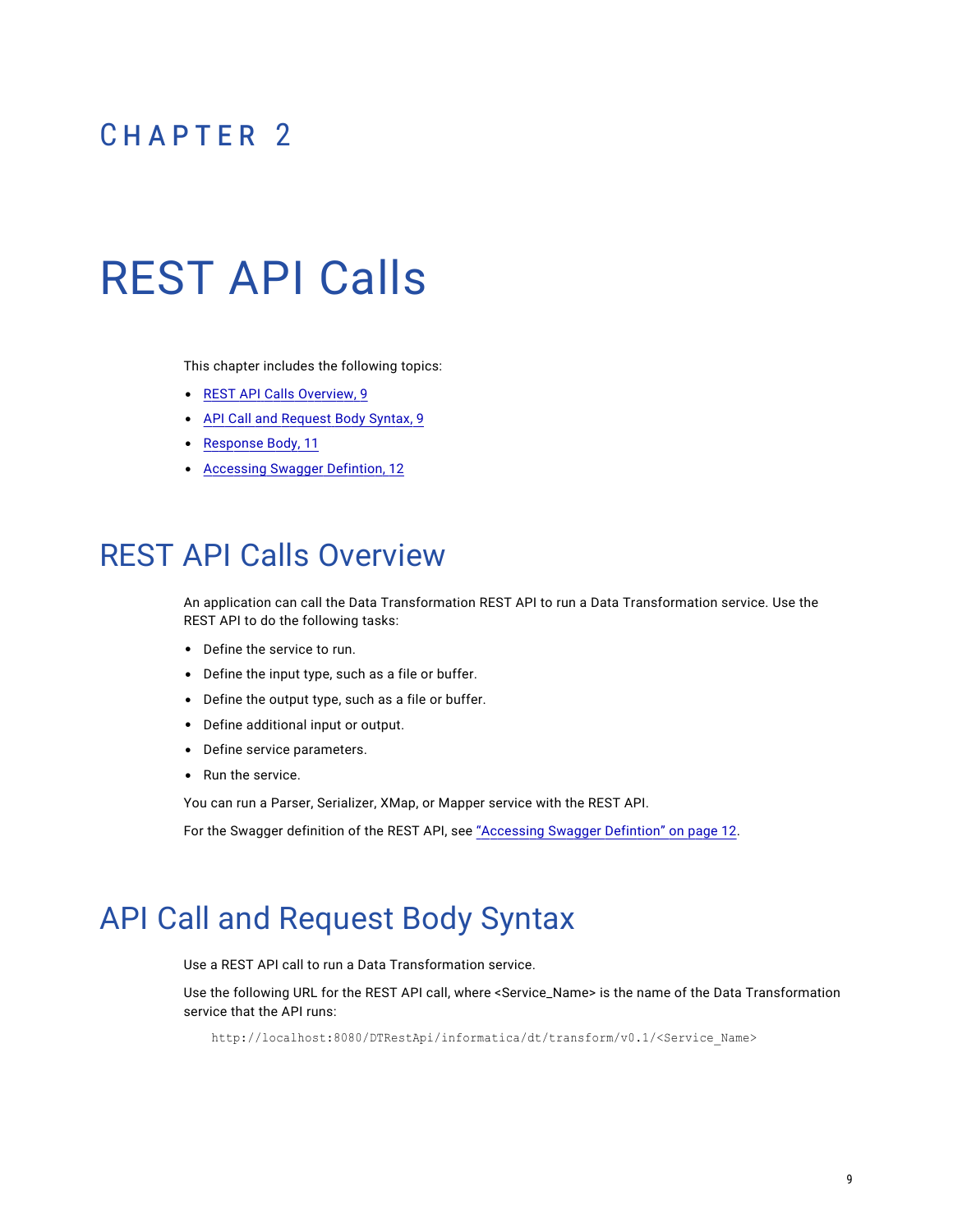You can provide a request body in JSON to the REST API call. The following table describes the request body objects:

| <b>Object</b>     | <b>Arguments</b>                                                                                                                                                                                                                                                                                                                                                                                        |
|-------------------|---------------------------------------------------------------------------------------------------------------------------------------------------------------------------------------------------------------------------------------------------------------------------------------------------------------------------------------------------------------------------------------------------------|
| input             | Specify a default input port for the Data Transformation service.<br>The object has following arguments:<br>- type: FILE or BUFFER. The input type determines whether the input is data or a source file<br>path.<br>- value: If the type is FILE, the value is the input file path. If the type is BUFFER, the value is<br>a text string                                                               |
| output            | Specify a default output port for the Data Transformation service.<br>The object has following arguments:<br>- type: FILE or BUFFER. The output type determines whether the output is provided as a buffer<br>or saved to a target file path.<br>- value: If the type is FILE, the value is the output file path. If the type is BUFFER, the value<br>does not have to be specified and can be removed. |
| additionalInputs  | Specify additional input ports for the Data Transformation service. A call can contain up to 15<br>input ports.<br>The object has following arguments:<br>- name: The name of the additional input port.<br>- type: FILE OF BUFFER<br>- value: If the type is FILE, the value is the input file path. If the type is BUFFER, the value is<br>a text string.                                             |
| additionalOutputs | Specify additional output ports for the Data Transformation service. A call can contain up to 15<br>output ports.<br>The object has following arguments:<br>- name: The name of the additional output port.<br>- type: FILE OF BUFFER<br>- value: If the type is FILE, the value is the output file path. If the type is BUFFER, the value<br>is empty.                                                 |
| serviceParameters | Provides the Data Transformation service with values to apply to variables in the service<br>parameter ports. A call can contain up to 15 service parameters.<br>The object has following arguments:<br>- name: The name of the service parameter.<br>- value: The value of the service parameter.                                                                                                      |

#### Request Body Syntax Example

The following code contains the request body syntax:

```
{
  "input": {
     "type": "FILE",
     "value": "C:\Files\Meida\r99315.txt"
  },
  "output": {
     "type": "BUFFER",
  },
  "additionalInputs": [
    \left\{ \begin{array}{c} \end{array} \right."name": "SecondBill",
       "type": "FILE",
       "value": "C:\Files\Meida\r43615.txt"
    }
  ],
  "serviceParameters": [
     {
```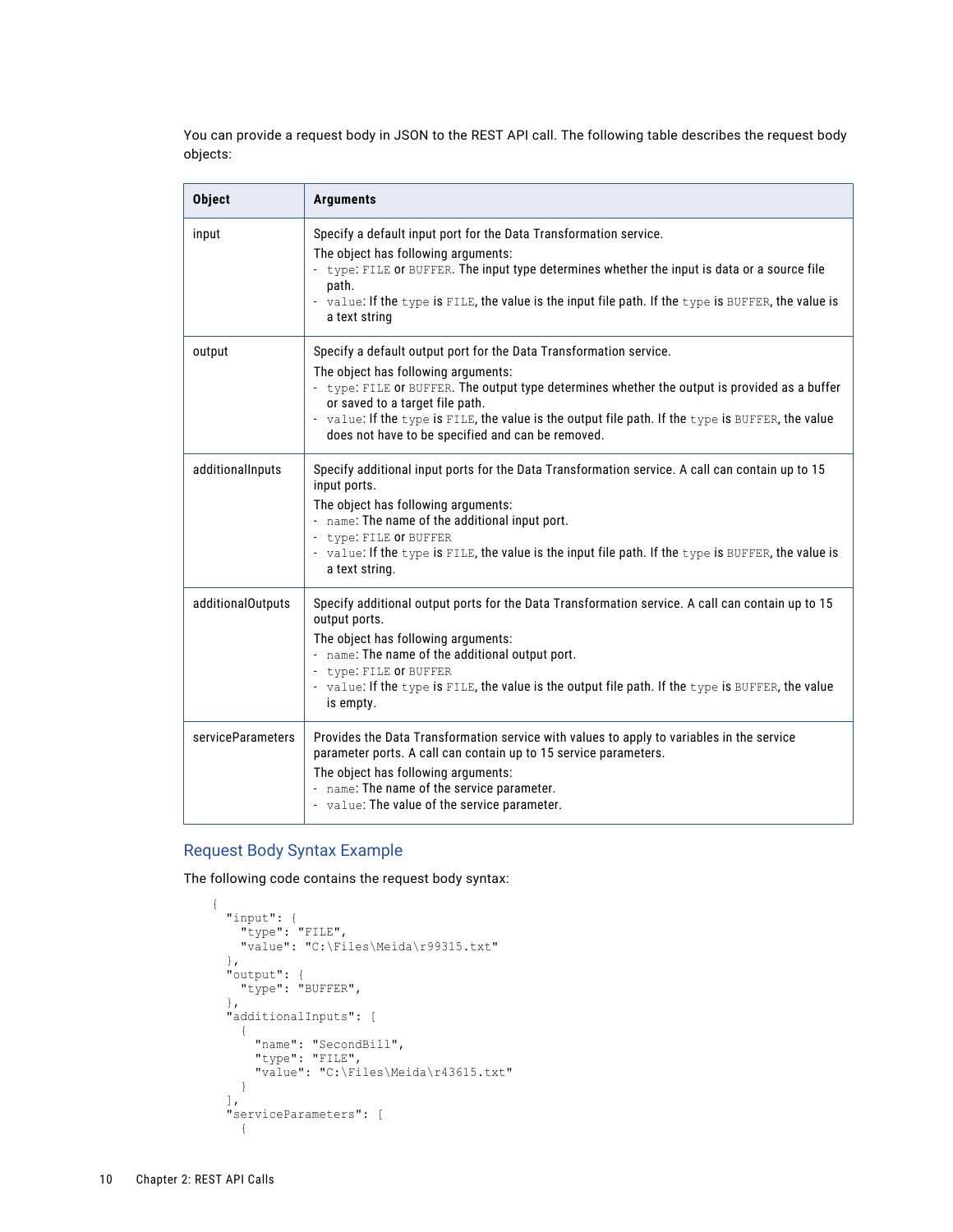```
"name": "LastPayment",
      "value": "1037"
    }
 ]
}
```
## Response Body

The REST API sends a response header and response body in JSON format with information about the success or failure of the REST API call.

The response header can contain the following information:

- **•** server
- **•** content-type
- **•** content-language
- **•** content-length
- **•** date
- **•** connection
- **•** transfer-encoding
- **•** severity
- **•** errorCode
- **•** description
- **•** logFile

The response body can contain information about the output and additional output ports. If the output type was file, the response body contains a path to the output. If the output type was buffer, the response body contains the buffer contents. The response body can also contain a success or failure code and message.

#### Success Codes

If the REST API call was successful, the API might return the following codes in the response body:

- **•** 200: Returns data.
- **•** 201: Request is created successfully.
- **•** 500: Service execution succeeded.

#### Error Codes

If the REST API call failed, the API might return the following codes in the response body:

- **•** 400: Service name was not provided.
- **•** 405: Input is not valid.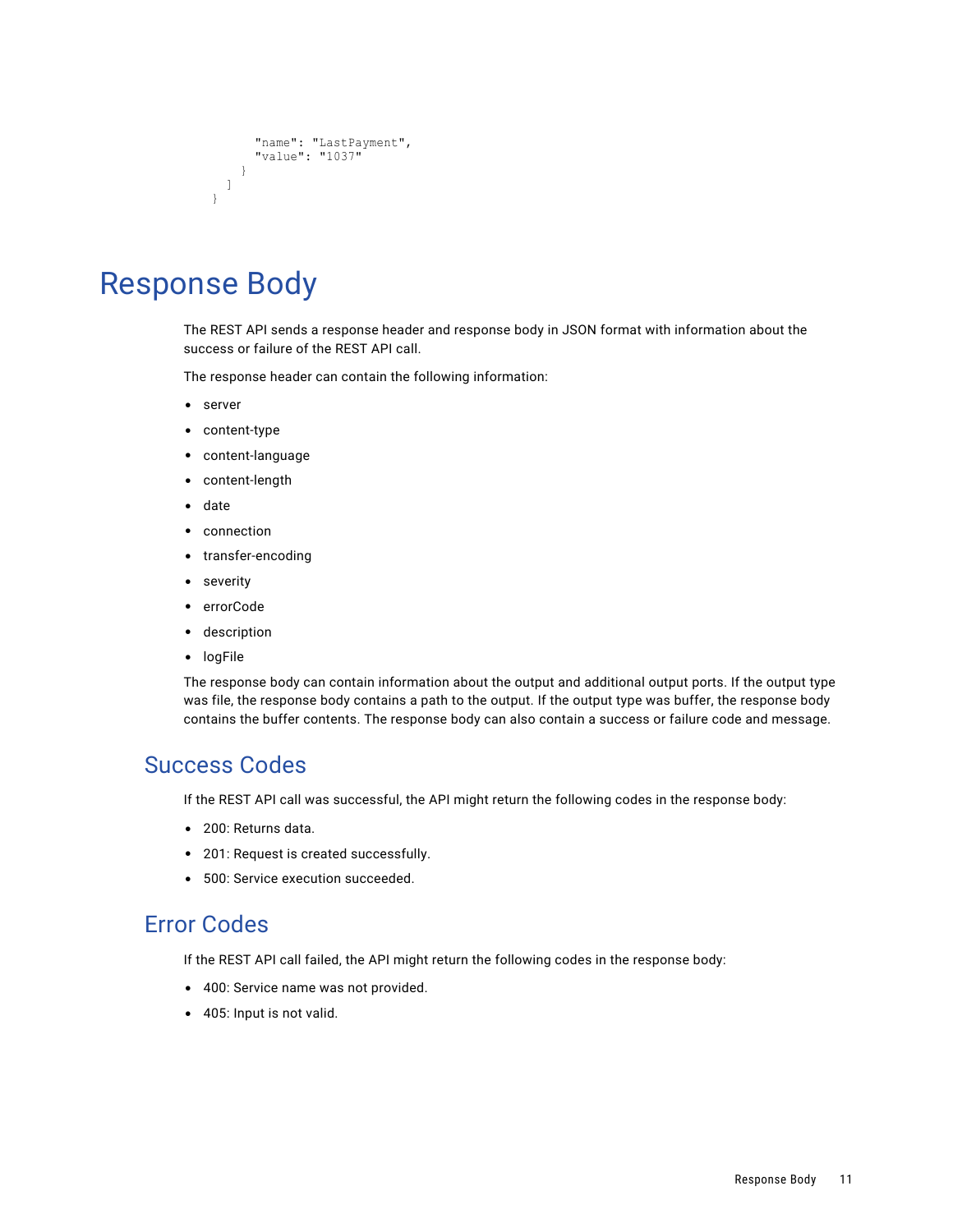## <span id="page-11-0"></span>Accessing Swagger Defintion

Swagger is a standard language that defines REST APIs.

To access the Swagger definition for the REST API, use the URL http://<DT installation local host>: 8080/DTRestApi.